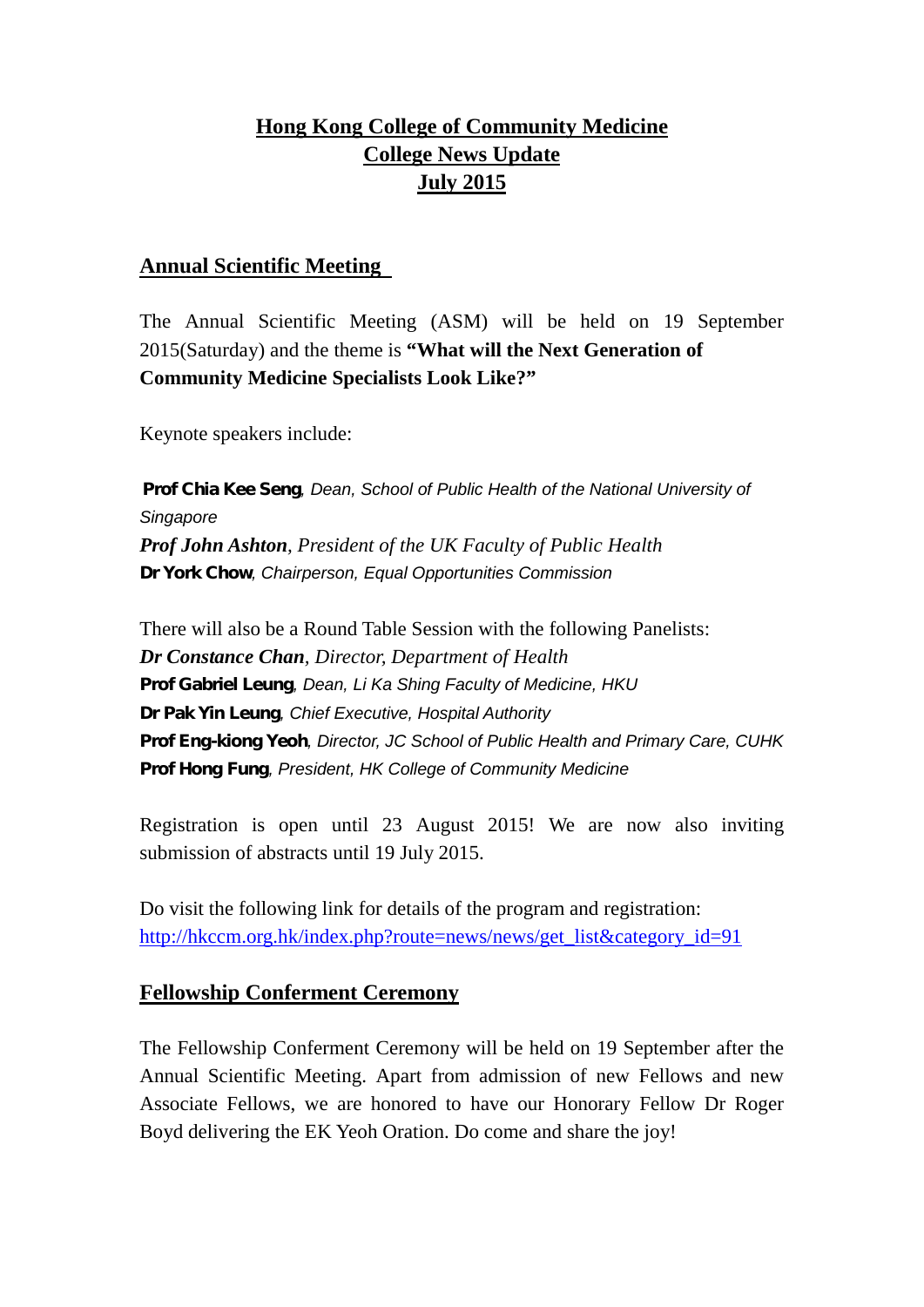### **Honorary Fellow**

Dr Roger Boyd, Past President of the Royal Australasian College of Medical Administrators, was elected Honorary Fellow of the College at the Extraordinary General Meeting held on 15 April 2015. The conferment of Honorary Fellowship will be held at the Fellowship Conferment Ceremony on 19 September 2015.

### **The Hong Kong Alliance for Advocacy Against Alcohol**

To further the objectives of promoting public health, The College Council has endorsed the setting up of the Hong Kong Alliance for Advocacy Against Alcohol under the College which is in a unique position to take the lead in this advocacy role.

The objectives of the Alliance are:

- 1) To inform and educate the public of the health, social and economic burden of alcohol consumption
- 2) To advocate for effective, evidence-based policies and actions to reduce alcohol-related harm
- 3) To monitor and counteract the undesirable marketing practices of the alcohol industry, especially those aimed at youths

The Alliance comprise individuals from various community sectors committed to reducing the harms of alcohol in Hong Kong, especially among youths. The work of the Alliance is based on scientific evidence that alcohol consumption is a major preventable cause of death and disability, as well as in line with the World Health Organization's recommended strategies to reduce alcohol related harm. The Alliance has no ties to the alcohol industry, as effective policies and actions must be protected from commercial or vested interests. Members of the Alliance consists a Core Team of five who are members of the College and appointed by the Council, with Dr SP Mak as the Convenor, and including Professor TH Lam, Dr WM Chan, Dr Henry WM Kong and Dr June Leung. Other members are recruited by invitation on a personal basis. Members should identify with the objectives of the Alliance and should not associate with any organization with known or suspected ties to the alcohol industry. Recruitment has commenced in March 2015, and will be on-going. So far, eleven members coming from the academic, educational,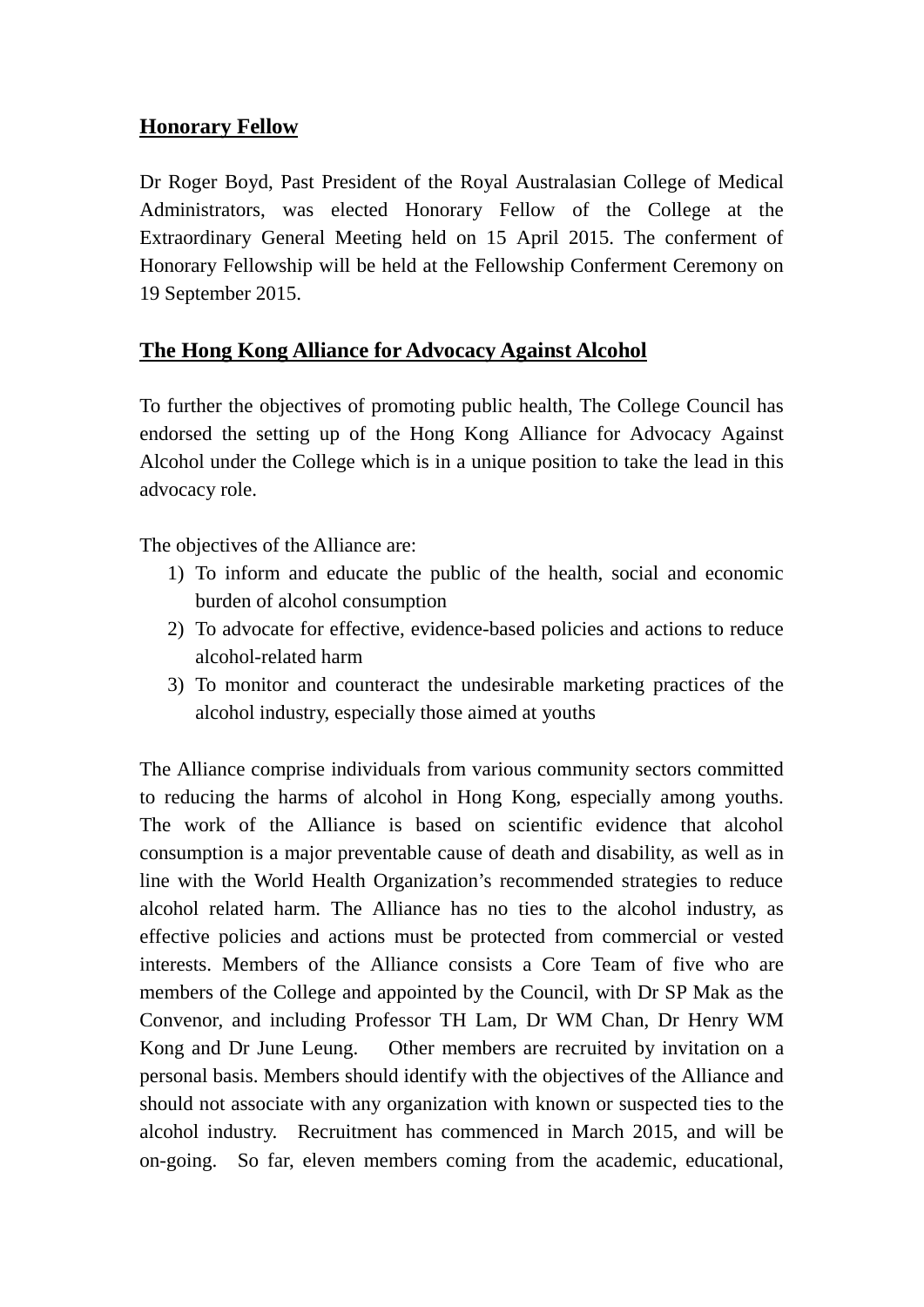social and medical sectors have accepted the invitation. The first meeting of the Alliance will be held in July 2015.

# **World Federation of Medical Managers (WFMM) International Medical Leaders Forum (IMLF) 2015**

WFMM, of which the College is one of the member organizations, held the IMLF 2015 titled "Value Through Medical Leadership" at the HK Academy of Medicine on 20 May 2015. Speakers from USA, Canada, Hong Kong and Australia presented their views on medical leadership education and support in a Keynote Session and four workshop sessions run in concurrent pairs. This was a very exciting, interactive forum with superb speakers. There were over 80 participants who were local and international medical manages and leaders. Their active participation in all of the interactive activities helped to make the Forum an inspiring event.

WFMM also organized a symposium on international perspective on medical leadership in the HA Convention on 19 May 2015. Presidents from the relevant colleges from Australia, Canada, UK and USA shared their experiences and research findings on medical leadership from their respective countries. There were over 40 participants in the symposium.

# **UK Faculty of Public Health Annual Conference 2015**

Professor Fung Hong, our President, represented the College to join the Annual Conference of the UK Faculty of Public Health on 23 & 24 June at New Castle, UK. The conference featured broad topics in public health including mental health, child health, healthy living, laws to prevent bad health and save lives, people trafficking and modern day slavery, inequality, community development, translational research in public health as well as the use of story-telling and films to promote public health agenda. Prof Fung also joined the award ceremony in which some of the College members and fellows were awarded the Faculty's membership and fellowship through distinction.

## **Training Programs**

Please note the dates of the following training programs and look out for invitation emails: